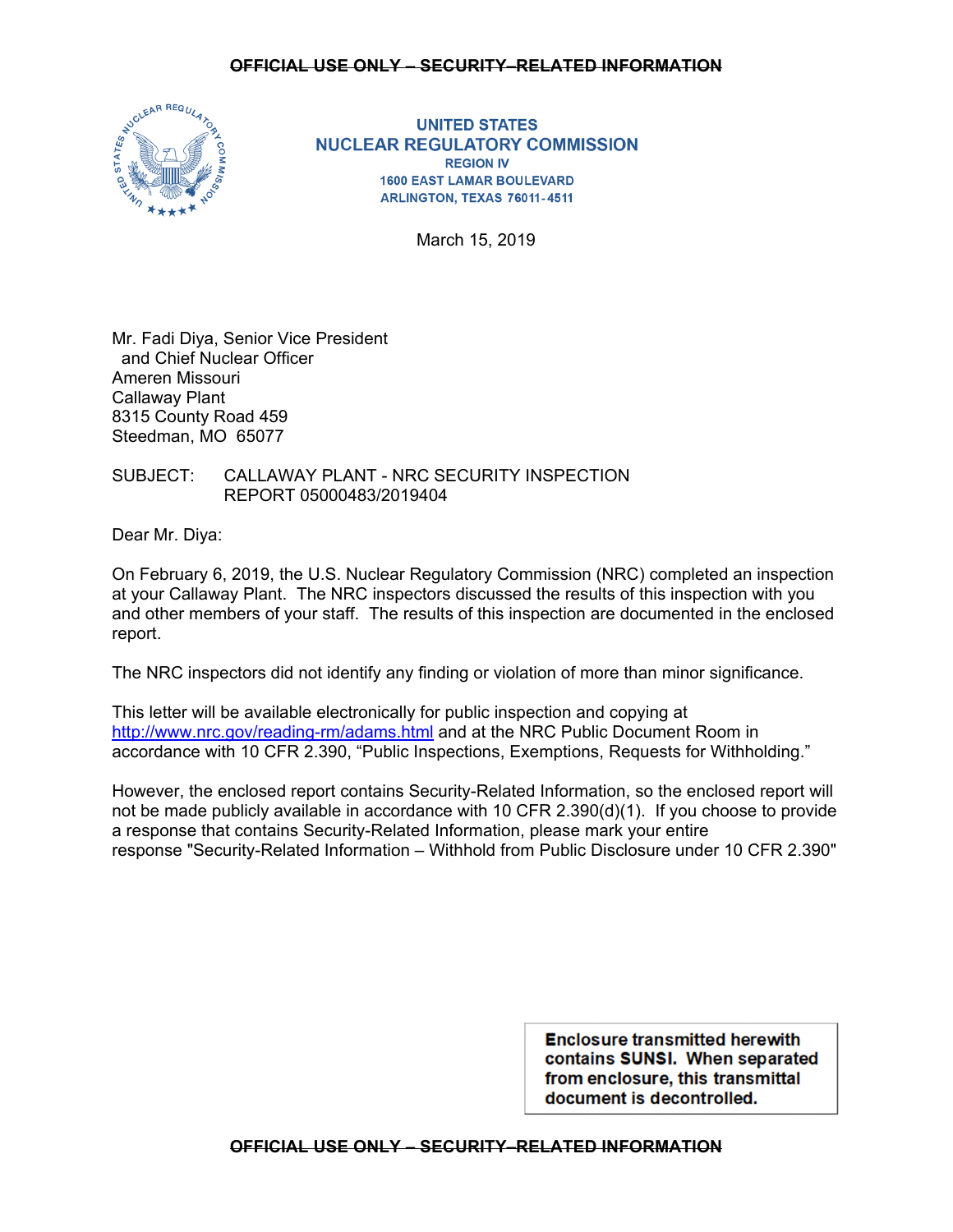F. Diya 2

in accordance with 10 CFR 2.390(d)(1) and follow the instructions for withholding in 10 CFR 2.390(b)(1). The NRC is waiving the affidavit requirements for your response in accordance with 10 CFR 2.390(b)(1)(ii).

Sincerely,

*/RA/* 

Jeremy R. Groom, Chief Plant Support Branch 1 Division of Reactor Safety

Docket No. 50-483 License No. NPF-30

Enclosure: Inspection Report 05000483/2019404

cc: Mr. Billy Brown Manager, Security Ameren Missouri Callaway Energy Center 8315 County Road 459 Steedman, MO 65077